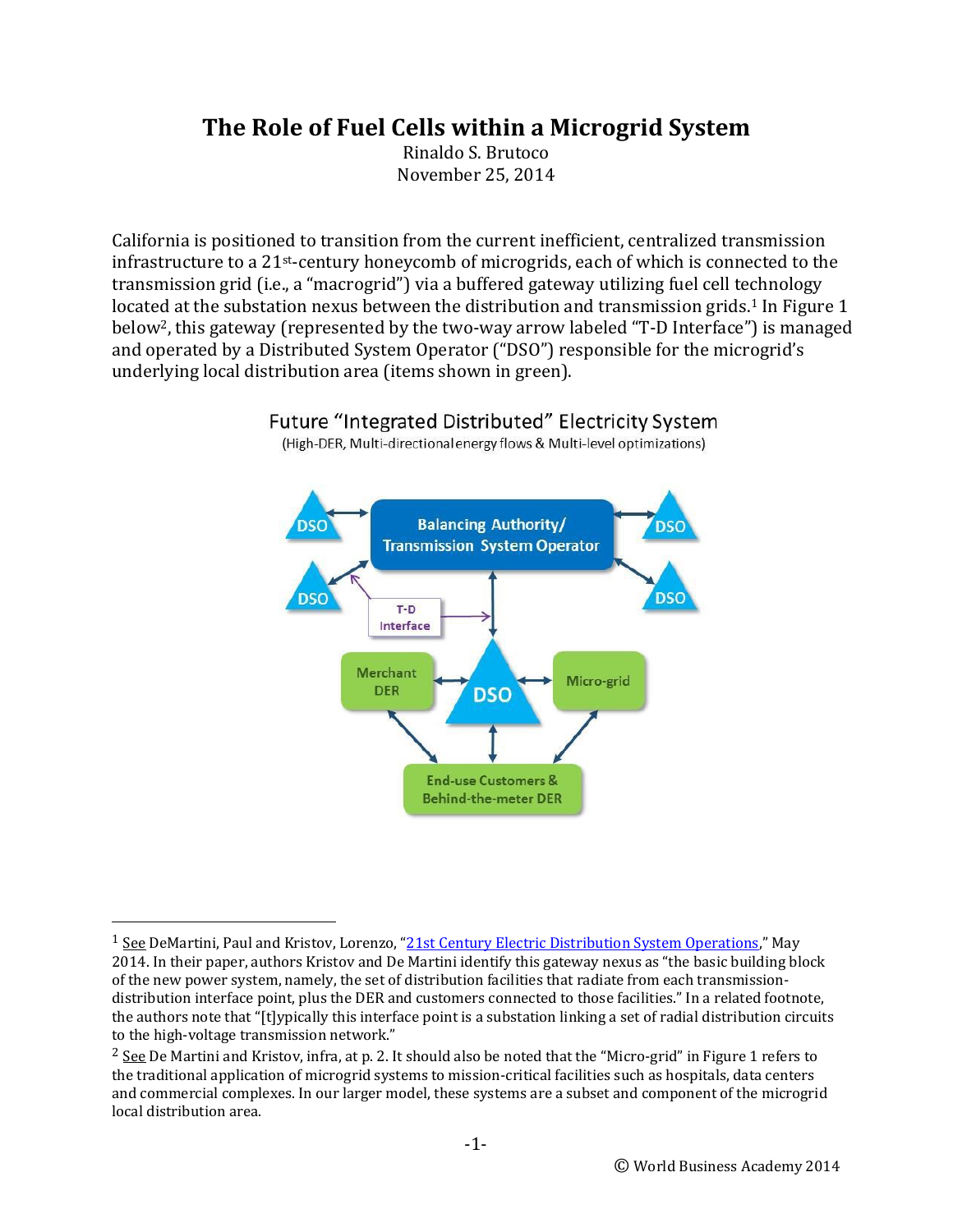Within a microgrid, fuel cell assets provide a continuous energy "buffer" or management capability to cover shortages resulting from the inherent diurnal variations of renewable energy resources (i.e. photovoltaic).

Capable of using natural gas, renewable biogas and hydrogen feed stocks, a fuel cell plant located at the substation gateway is superior to conventional gas turbine facilities in that a 50MW capability for example, could be created by "daisy chaining" a series of ten 5MW fuel cell modules. In our example, only one of these fuel cell modules might be required during normal daylight operations, with each additional module being brought on line as the Direct Renewable Resource produces less energy. (In our example, the Direct Renewable Resource could be a photovoltaic array that captures solar energy, which would drop in late afternoon to zero at night). On the transmission side of the gateway, a fuel cell plant could provide (i) back-up power to the transmission grid in a steady and reliable manner for other microgrids located within the state "macrogrid," (ii) excess power for sale to other states via regional transmission lines, or (iii) emergency power in the event of grid failure (for example, when the San Diego grid was "tapped" by the failure of a high-voltage transmission tower located outside the San Diego area).

Operated in tandem with electrolysis equipment utilizing gray water from local water treatment facilities, a fuel cell plant will be able to solve the "duck curve" dilemma<sup>3</sup> by being programmed to sequentially bring fuel cell modules online as Direct Renewable Energy sources decline in output, thereby meeting rising demand in the late afternoon hours and providing offpeak power using hydrogen previously electrolyzed from excess Direct Renewable Energy generated during previous peak periods. Under this system, grid instability from overgeneration would no longer be a concern, curtailment measures would never be needed again and there would be no need to limit development of renewable resources as all excess Direct Renewable Energy would either be sold through the "macrogrid" or diverted to produce hydrogen through electrolysis.

In short, substituting fuel cells for conventional methane turbines ultimately creates a distinct pathway for the development of a renewable hydrogen economy, and creates additional demand for "green" hydrogen in a secondary market for fuel cell electric cars (FCEVs). As part of its long-term strategy, a DSO managing a microgrid could elect to store renewable hydrogen as an energy reserve to maximize resiliency and/or sell excess reserves to local refueling stations currently under development in the state of California. As the secondary FCEV market develops in California, the sale of renewable hydrogen to refueling stations (mandated by SB [1505](http://www.leginfo.ca.gov/pub/05-06/bill/sen/sb_1501-1550/sb_1505_bill_20060930_chaptered.html) to equal one-third of all hydrogen produced for that purpose<sup>4</sup>) will become a secondary revenue stream for DSOs operating microgrids and their ratepayers who feed renewable energy back into the microgrid.

 $\overline{a}$ 

<sup>&</sup>lt;sup>3</sup> California Independent System Operation (CAISO), "What the duck curve tells us about [managing a green grid](http://www.caiso.com/documents/flexibleresourceshelprenewables_fastfacts.pdf)," (2013).

<sup>4</sup> California Environmental Protection Agency | Air Resources Board, "Facts About [Environmental and Energy](http://www.arb.ca.gov/msprog/hydprod/hydprod_fs.pdf)  [Standards for Hydrogen Production \(SB 1505\)](http://www.arb.ca.gov/msprog/hydprod/hydprod_fs.pdf)," April 27, 2010.